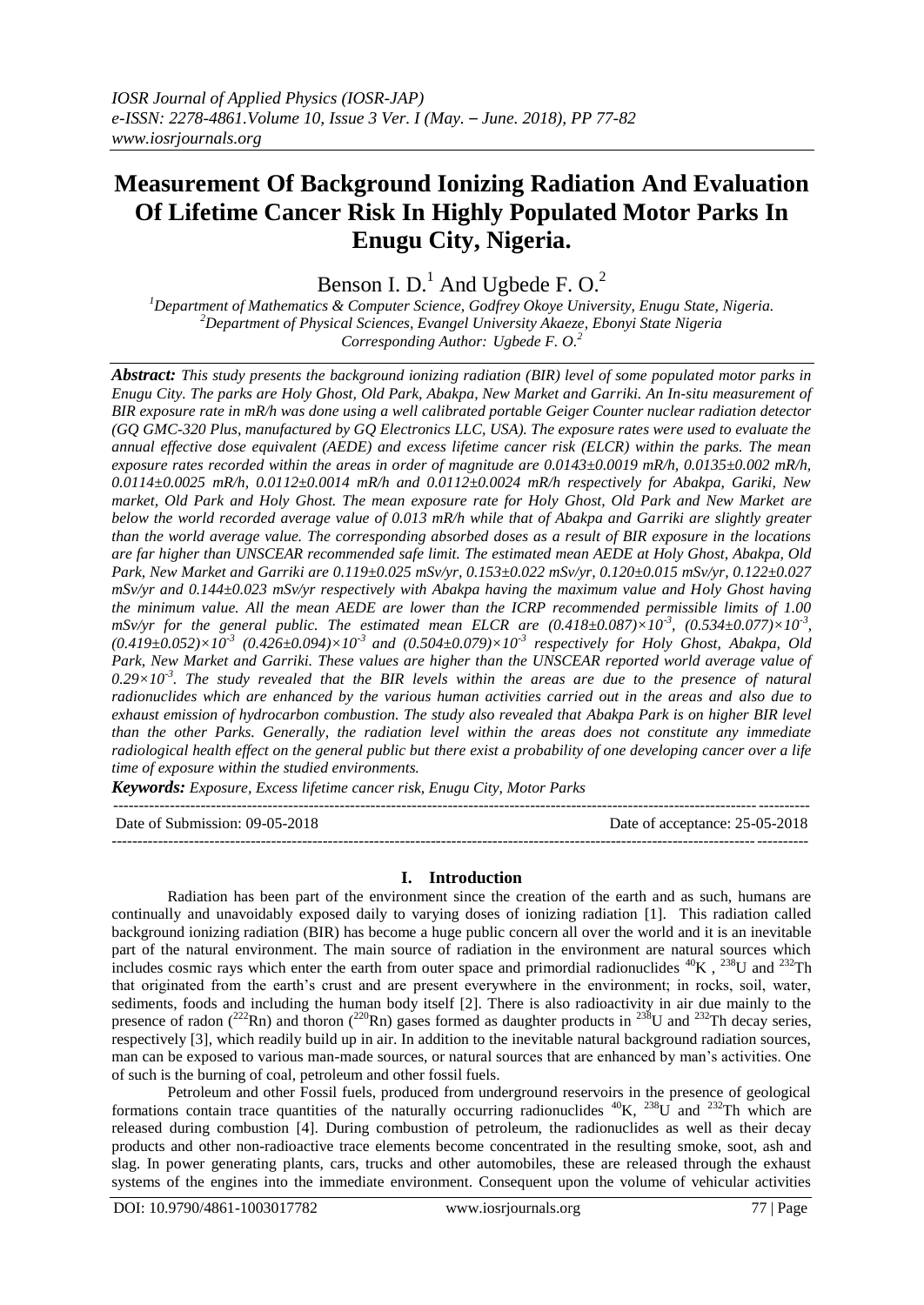taking place daily at major roads and motor parks in some cities, the immediate environment of these areas is characterized of poor air quality and may as well high background radiation level and exposure as a result of the volume of exhaust emission of smoke and soot with associated radionuclides <sup>226</sup>Ra, <sup>222</sup>Rn, <sup>210</sup>Pb and <sup>210</sup>Po which are members of the decay chain of <sup>238</sup>U and <sup>232</sup>Th found in petroleum. The radionuclides which are released with the smoke, soot and ash into the environment, some been gases, readily mixed up with air particles and dissolve in nearby water body easily find their way into the human body. Radon gas for example is of particularly significant in this regard, this is because the immediate decay products of radon-222 are radionuclides with short half-lives, which attach themselves to fine particles in the air, and when inhaled, they irradiate the tissues of the lung with alpha particles, and increases the risk of lung cancer [5]. The same is true of radon-220 (thoron), but the degree of exposure of the lung is much less. Exposure to radiation and its negative health effects on biological tissues cannot be over emphasized. Radiation damage to DNA may result in gene mutation, chromosomal aberration or breakages and cell death [6] and some modifications that can affect the normal functioning of organs and tissues.

The practice of radiation protection ensures that exposure to radiation should be kept to as low as reasonably achievable, called the ALARA principle. The estimation of exposure to ionizing radiation is therefore an important goal of regulatory authorities and radiation protection scientists [7]. Because of the lethal effect of ionizing radiation, any area with perceived high radiation level is subjected to accurate assessment of the exposure level and quantification and categorization of the radiation dose in order to ensure that the ALARA principle is maintained. With the frequent vehicular exhaust emission in and around major motor parks and garages and in line with the above discussion, the present study is thus aimed at assessing the BIR level in highly populated motor parks in Enugu City, Nigeria and also to estimate the radiological impact on the populace and environment. Background radiation levels in these areas are not yet established; hence the need to have a proper documentation of the radiation level that will serve as a base-line data of essential importance to public health agencies and the government in planning and monitoring of radiation protection programs and for future research purposes.

#### **II. Materials And Methods**

The study was carried out in Enugu city, Enugu State of south eastern Nigeria. Enugu city is located between longitudes 7°6′E and 7°54′E and latitudes 5°56′N and 6°52′N [8]. The state shares borders with Abia State and Imo State to the south, Ebonyi State to the east, Benue State to the north-east, Kogi State to the northwest and Anambra State to the west. It is 2545m above the mean sea level, with an area of about 79.25 square kilometers. The soil characteristically consists of hydro-orphic soil which is mineral rich soil and whose morphology is influenced by seasonal water logging caused by underlying impervious shale [8]. The study was carried out between January and March, 2018 in five (5) major motor parks/garages areas in Enugu town namely; Holy Ghost (GH), Old Park (OP), Abakpa (ABP), New market (NM) and Garriki Park (GP).

Measurement of background ionizing radiation (BIR) exposure rate in mR/h was done using a portable GQ GMC-320 Plus Geiger Counter nuclear radiation detector, manufactured by GQ Electronics LLC, USA. The detector can detect β-particles, γ- rays and x-rays. Whenever radiation passes through the Geiger tube, it triggers an electrical pulse for the CPU to register as a count. A total of ten (10) points for each of the location were marked out for measurement. The points were uniformly chosen to cover the area under study. An in-situ approach of measurement at 1.0 m above the ground level, with the window of the detector facing the point under investigation, was adopted to enable sampling points maintain their original environmental characteristics. Three measurements of exposure rate in mR/h were taken at each point at an interval of 3 minutes and these were then averaged to a single value as average exposure rate in air. The average exposure rates were then converted to absorbed dose (AD) rate in nGy/h using (1) according to [9, 10]:

$$
1 \,\mu\left(R/h = 8.7 \, nGy/h = \frac{8.7 \times 10^{-3}}{\left(\frac{1}{8760y}\right)} \,\mu\left(\frac{dy}{y}\right) \tag{1}
$$

The absorbed dose rates were then used to estimate the annual effective dose equivalent (AEDE) in μSv/yr and the excess lifetime cancer risk (ELCR) using the relations (2) and (3) respectively [9] and [10]:

$$
AEDE\left(mSv/y\right) = AD\left(nGy/h\right) \times 8760 \, h \times 0.7 \, Sv/Gy \times 0.2\tag{2}
$$

Where AD is the absorbed dose rate, 8760h is the total hours per year, 0.7Sv/Gy is the dose conversion factor from absorbed dose in air to the effective dose with an occupancy factor of 0.2 for outdoor exposure as recommended by [2].

$$
ELCR = AEDE \left( mSv / y \right) \times DL \times RF \tag{3}
$$

Where AEDE is the annual effective dose equivalent, DL is average duration of life (70 years) and RF is the fatal cancer risk factor per sievert  $(Sv^{-1})$ . For low-dose background radiation, which is considered to produce stochastic effects, ICRP 103 uses a fatal cancer risk factor value of 0.05 for public exposure [11].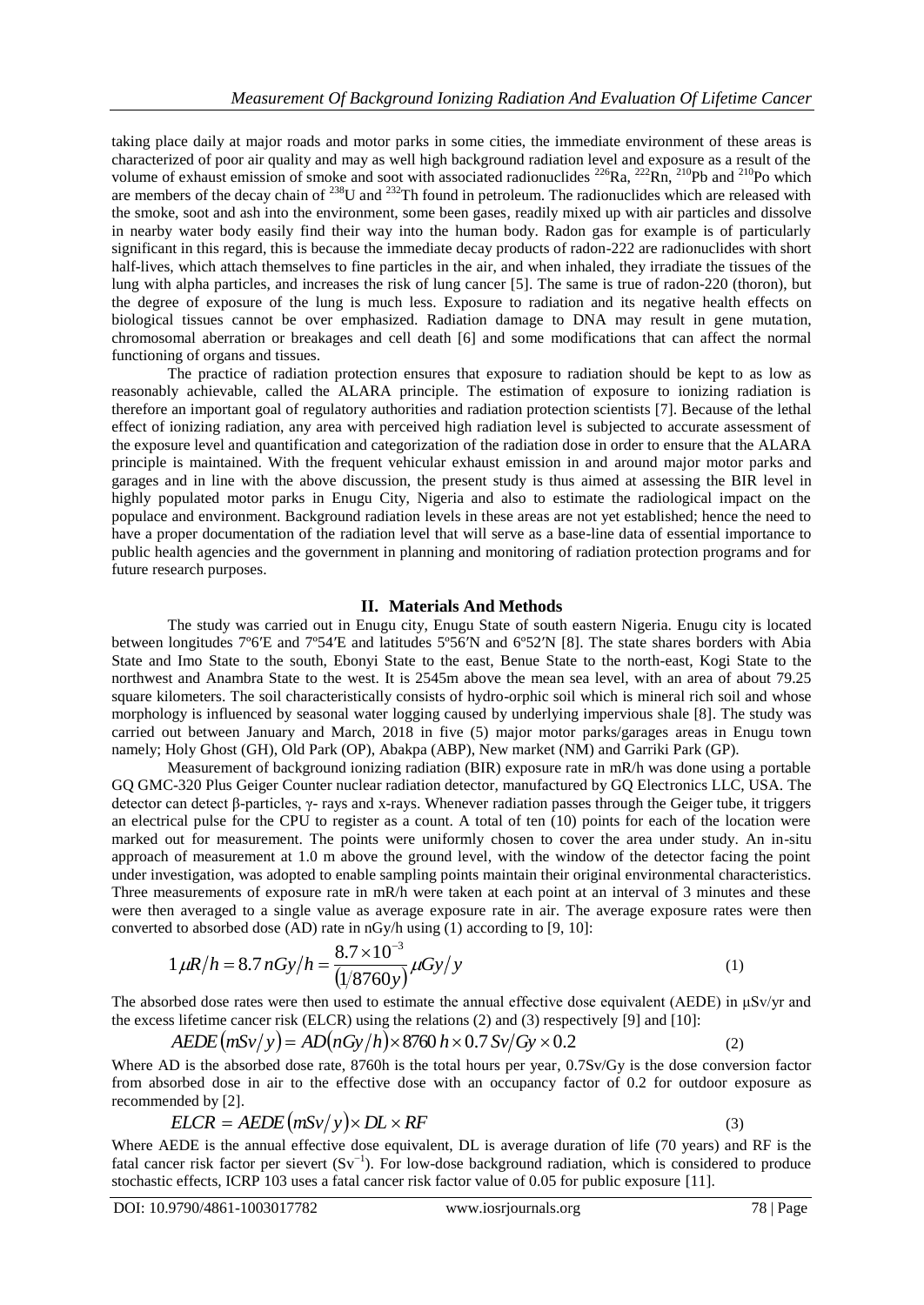## **III. Results And Discussion**

The results for the BIR exposure rate, absorbed dose, AEDE and ELCR for Holy Ghost, Abakpa, Old Park, New Market and Garriki are shown in Tables 1 to 5 respectively. The readings vary slightly in different locations. In all the locations, the exposure rate ranged from  $0.007\pm0.001$  mR/h to  $0.019\pm0.001$  mR/H with Abakpa having the highest value and Holy Ghost the lowest. The absorbed dose ranged from 60.90 nGy/h to 165.30 nGy/h. The values for AEDE ranged from 0.075 mSv/yr to 0.203 mSv/yr and that for ELCR ranged from  $0.263\times10^{-3}$  to  $0.711\times10^{-3}$ .

**Table 1:** Measured BIR Exposure rate and associated radiological indices in Holy Ghost pack

|                      | <b>Exposure</b><br>rate | Absorbed dose rate | <b>AEDE</b>        |                       |
|----------------------|-------------------------|--------------------|--------------------|-----------------------|
| <b>Location Code</b> | (mR/h)                  | (nGv/h)            | (mSv/yr)           | $ELCR \times 10^{-3}$ |
| HG1                  | $0.014 \pm 0.002$       | 121.80             | 0.149              | 0.522                 |
| HG <sub>2</sub>      | $0.014 \pm 0.001$       | 121.80             | 0.149              | 0.522                 |
| HG3                  | $0.009 + 0.001$         | 78.30              | 0.096              | 0.336                 |
| HG4                  | $0.010\pm0.002$         | 87.00              | 0.107              | 0.375                 |
| HG5                  | $0.011 + 0.001$         | 95.70              | 0.117              | 0.410                 |
| HG6                  | $0.012 + 0.000$         | 104.40             | 0.128              | 0.448                 |
| HG7                  | $0.014 + 0.002$         | 121.80             | 0.149              | 0.522                 |
| HG8                  | $0.007 \pm 0.001$       | 60.90              | 0.075              | 0.263                 |
| HG9                  | $0.011 \pm 0.002$       | 95.70              | 0.117              | 0.410                 |
| HG10                 | $0.010\pm0.000$         | 87.00              | 0.107              | 0.375                 |
| <b>Mean</b> ±SEM     | $0.0112 \pm 0.0024$     | $97.44 \pm 20.420$ | $0.1194 \pm 0.025$ | $0.4183 \pm 0.087$    |

**Table 2:** Measured BIR Exposure rate and associated radiological indices in Abakpa pack

|                      | rate<br><b>Exposure</b> | Absorbed<br>dose rate | <b>AEDE</b>       |                       |
|----------------------|-------------------------|-----------------------|-------------------|-----------------------|
| <b>Location Code</b> | (mR/h)                  | (nGv/h)               | (mSv/vr)          | $ELCR \times 10^{-3}$ |
| ABP1                 | $0.014 \pm 0.002$       | 121.80                | 0.149             | 0.522                 |
| ABP2                 | $0.014 + 0.003$         | 121.80                | 0.149             | 0.522                 |
| ABP3                 | $0.012 \pm 0.001$       | 104.40                | 0.128             | 0.448                 |
| ABP4                 | $0.014 + 0.001$         | 121.80                | 0.149             | 0.522                 |
| ABP <sub>5</sub>     | $0.012 + 0.002$         | 104.40                | 0.128             | 0.448                 |
| ABP <sub>6</sub>     | $0.015 + 0.003$         | 130.50                | 0.160             | 0.560                 |
| ABP7                 | $0.019 \pm 0.001$       | 165.30                | 0.203             | 0.711                 |
| ABP8                 | $0.016 + 0.006$         | 139.20                | 0.171             | 0.599                 |
| ABP9                 | $0.014 + 0.000$         | 121.80                | 0.149             | 0.522                 |
| ABP <sub>10</sub>    | $0.013 \pm 0.001$       | 113.10                | 0.139             | 0.487                 |
| <b>Mean</b> ±SEM     | $0.0143 \pm 0.0019$     | 124.4+33.21           | $0.153 \pm 0.022$ | $0.534 \pm 0.077$     |

| <b>Location Code</b> | rate<br><b>Exposure</b> | Absorbed<br>dose rate | <b>AEDE</b>        |                       |
|----------------------|-------------------------|-----------------------|--------------------|-----------------------|
|                      | (mR/h)                  | (nGv/h)               | (mSv/vr)           | $ELCR \times 10^{-3}$ |
| OP <sub>1</sub>      | $0.011 \pm 0.001$       | 95.70                 | 0.117              | 0.410                 |
| OP <sub>2</sub>      | $0.010\pm0.000$         | 87.00                 | 0.107              | 0.375                 |
| OP <sub>3</sub>      | $0.011 \pm 0.001$       | 95.70                 | 0.117              | 0.410                 |
| OP <sub>4</sub>      | $0.010\pm0.000$         | 87.00                 | 0.107              | 0.375                 |
| OP <sub>5</sub>      | $0.010\pm0.002$         | 87.00                 | 0.107              | 0.375                 |
| OP <sub>6</sub>      | $0.012 \pm 0.002$       | 104.40                | 0.128              | 0.448                 |
| OP7                  | $0.010\pm0.001$         | 87.00                 | 0.107              | 0.375                 |
| OP <sub>8</sub>      | $0.014 \pm 0.003$       | 121.80                | 0.149              | 0.522                 |
| OP <sub>9</sub>      | $0.013 \pm 0.004$       | 113.10                | 0.139              | 0.487                 |
| OP <sub>10</sub>     | $0.011 \pm 0.001$       | 95.70                 | 0.117              | 0.410                 |
| <b>Mean±SEM</b>      | $0.0112 \pm 0.0014$     | $97.44 \pm 12.170$    | $0.1195 \pm 0.015$ | $0.4187 \pm 0.052$    |

|      |  |  |  | Table 4: Measured BIR Exposure rate and associated radiological indices in New Market |  |  |
|------|--|--|--|---------------------------------------------------------------------------------------|--|--|
| pack |  |  |  |                                                                                       |  |  |

| <b>Location Code</b> | <b>Exposure</b><br>rate | Absorbed<br>dose rate | <b>AEDE</b>        |                       |
|----------------------|-------------------------|-----------------------|--------------------|-----------------------|
|                      | (mR/h)                  | (nGv/h)               | (mSv/vr)           | $ELCR \times 10^{-3}$ |
| NM1                  | $0.010\pm0.000$         | 87.00                 | 0.107              | 0.375                 |
| NM2                  | $0.010+0.001$           | 87.00                 | 0.107              | 0.375                 |
| NM3                  | $0.016 + 0.002$         | 139.20                | 0.171              | 0.599                 |
| NM4                  | $0.010+0.001$           | 87.00                 | 0.107              | 0.375                 |
| NM <sub>5</sub>      | $0.008 + 0.001$         | 69.60                 | 0.085              | 0.298                 |
| NM <sub>6</sub>      | $0.011 \pm 0.001$       | 95.70                 | 0.117              | 0.410                 |
| NM7                  | $0.009 + 0.001$         | 78.30                 | 0.096              | 0.336                 |
| NM <sub>8</sub>      | $0.013 + 0.003$         | 113.10                | 0.139              | 0.487                 |
| NM <sub>9</sub>      | $0.014 \pm 0.002$       | 121.80                | 0.149              | 0.522                 |
| NM10                 | $0.013 \pm 0.002$       | 113.10                | 0.139              | 0.487                 |
| <b>Mean</b> ±SEM     | $0.0114\pm0.0025$       | 99.18 + 21.780        | $0.1217 \pm 0.027$ | $0.4264 \pm 0.094$    |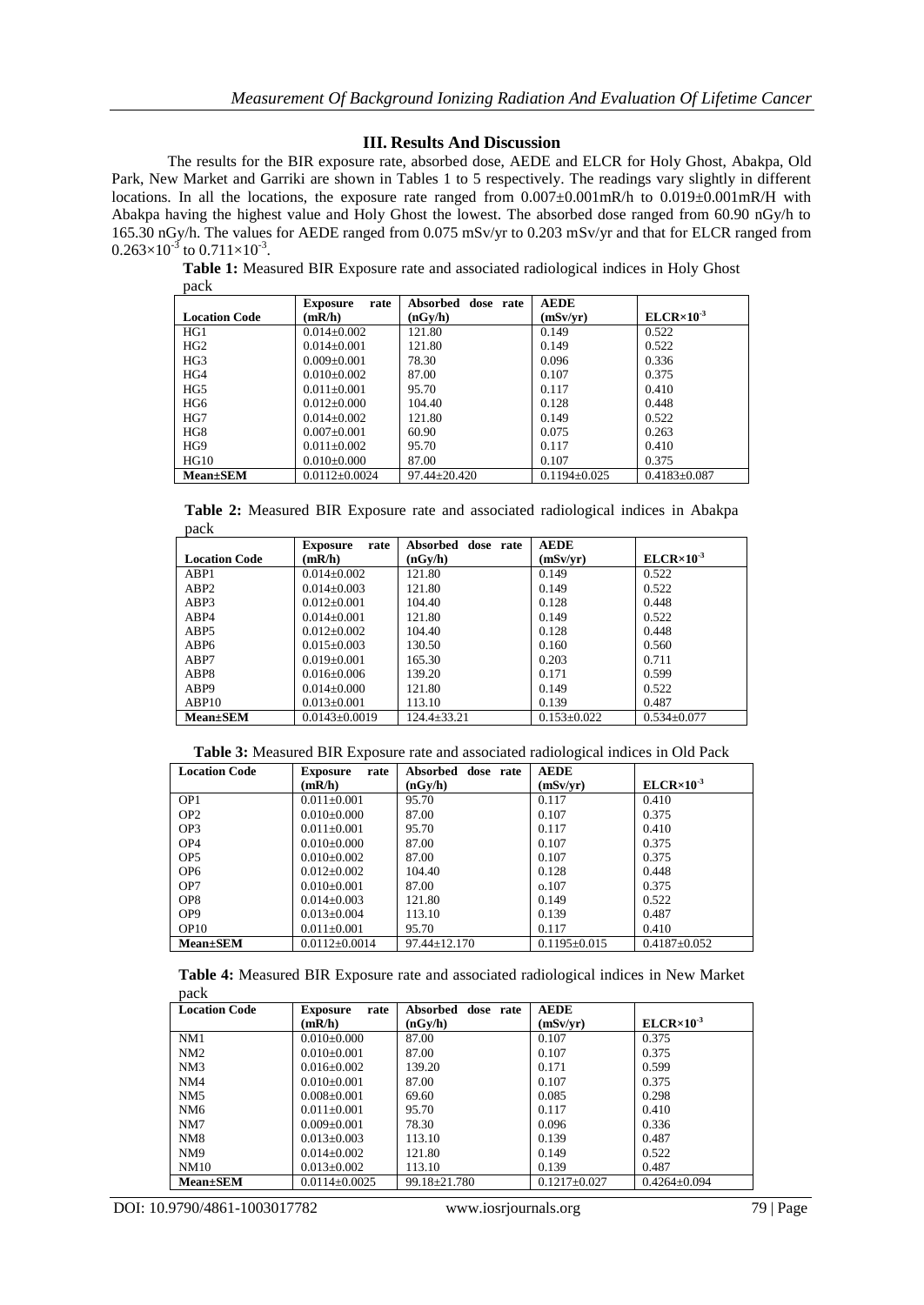| <b>Location Code</b> | rate<br><b>Exposure</b> | Absorbed<br>dose rate | <b>AEDE</b>       |                       |
|----------------------|-------------------------|-----------------------|-------------------|-----------------------|
|                      | (mR/h)                  | (nGy/h)               | (mSv/vr)          | $ELCR \times 10^{-3}$ |
| GP1                  | $0.013 \pm 0.001$       | 113.10                | 0.139             | 0.487                 |
| GP <sub>2</sub>      | $0.016 + 0.001$         | 139.20                | 0.171             | 0.599                 |
| GP3                  | $0.012 + 0.001$         | 104.40                | 0.128             | 0.448                 |
| GP4                  | $0.014 + 0.002$         | 121.80                | 0.149             | 0.522                 |
| GP <sub>5</sub>      | $0.014 + 0.001$         | 121.80                | 0.149             | 0.522                 |
| GP <sub>6</sub>      | $0.012 + 0.002$         | 104.40                | 0.128             | 0.448                 |
| GP7                  | $0.017 + 0.003$         | 147.90                | 0.181             | 0.634                 |
| GP8                  | $0.015 + 0.001$         | 130.50                | 0.160             | 0.560                 |
| GP <sub>9</sub>      | $0.012 + 0.002$         | 121.80                | 0.128             | 0.448                 |
| GP <sub>10</sub>     | $0.010\pm0.002$         | 87.00                 | 0.107             | 0.375                 |
| <b>Mean</b> ±SEM     | $0.0135 \pm 0.0021$     | $119.19 \pm 17.90$    | $0.144 \pm 0.023$ | $0.5043 \pm 0.079$    |

**Table 5:** Measured BIR Exposure rate and associated radiological indices in Garriki Pack

Table 6: Comparison of Mean BIR Exposure rate and associated radiological indices of the five Parks with world average value

|                     | <b>Mean Exposure</b> | <b>Mean Absorbed</b> | <b>Mean AEDE</b>  | Mean ELCR×10-3    |
|---------------------|----------------------|----------------------|-------------------|-------------------|
| Location            | Rate(mR/h)           | Dose $(nGy/h)$       | (mSy/yr)          |                   |
| Holy Ghost          | $0.0112 \pm 0.0024$  | 97.44±20.420         | $0.119 \pm 0.025$ | $0.418 \pm 0.087$ |
| Abakpa              | $0.0143 \pm 0.0019$  | $124.41 \pm 33.210$  | $0.153 \pm 0.022$ | $0.534 \pm 0.077$ |
| Old Park            | $0.0112 \pm 0.0014$  | 97.44±12.170         | $0.120 \pm 0.015$ | $0.419 \pm 0.052$ |
| New Market          | $0.0114 \pm 0.0025$  | 99.18±21.780         | $0.122 \pm 0.027$ | $0.426 \pm 0.094$ |
| Gariki Park         | $0.0135 \pm 0.0021$  | 119.19±17.900        | $0.144 \pm 0.023$ | $0.504 \pm 0.079$ |
| World Average Value | 0.013                | 59.00                | 0.07              | 0.29              |

Table 6 shows the comparison between the mean exposure rates, mean absorbed dose, mean AEDE and mean ELCR of the five locations with the world average value (WAV). The mean exposure rates for the five locations ranged from 0.0112±0.0024 mR/h to 0.0143±0.0019 mR/h. The mean absorbed dose values ranged from 97.44 $\pm$ 20.420 nGy/h to 124.41 $\pm$ 33.210 nGy/h. The mean values of AEDE ranged from 0.119 $\pm$ 0.025 mSv/yr to  $0.153 \pm 0.022$  mSv/yr and the mean ELCR ranged from  $0.418 \pm 0.087 \times 10^{-3}$  to  $0.534 \pm 0.077 \times 10^{-3}$ . In all the locations, Abakpa has the maximum mean exposure rate, absorbed dose, AEDE and ELCR followed by Garriki, New Market, Old Park and Holy Ghost. The mean exposure rate at Holy Ghost, Old Park and New Market are below the world average value of 0.013 mR/h [7, 10] while that of Abakpa and Garriki are slightly greater than the world average value. The corresponding absorbed doses as a result of BIR exposure in the locations are far higher than the recorded world average of 59.00 nGy/h [10, 12] and recommended safe limit of 84.0 nGy/h [2, 13]. Fig. 1 and Fig. 2 show respectively the graphs of mean exposure rate and mean absorbed dose of the locations with the world average value (WAV). The variation in the exposure rate and doses arising from BIR in the locations is attributed to the natural radionuclides concentration and their decay products which are widely spread in soil, water and rock and they depend on the geological formation and geophysical conditions of the studied environment. Also the BIR of the environment is enhanced by the various human activities taking place in the areas such as exhaust emission of combustion products in engines of cars and generating plants, petrol filling stations, market, and dumping of municipal wastes. All thing activities are associated with one form of radionuclide or the other. Furthermore, the exposure and absorbed dose readings indicate that Abakpa is on a higher background radiation level than the other areas as illustrated in Fig. 1 and Fig. 2.

Radiation absorbed dose is a measure of the amount of energy absorbed per unit mass. It quantifies the radiation energy that might be absorbed by a potentially exposed individual as a result of a specific exposure. For whole body exposure, the quantity effective dose equivalent is used to measure the whole body absorbed dose. The annual effective dose equivalent (AEDE) is used in radiation assessment and protection to quantify the whole body absorbed dose per year. In this study, the mean AEDE reported at Holy Ghost, Abakpa, Old Park, New Market and Garriki are  $0.119 \pm 0.025$  mSv/yr,  $0.153 \pm 0.022$  mSv/yr,  $0.120 \pm 0.015$  mSv/yr, 0.122±0.027 mSv/yr and 0.144±0.023 mSv/yr respectively with Abakpa having the maximum value and Holy Ghost having the minimum value. All the mean AEDE are higher than the world average value of 0.07 mSv/yr [10, 14] but lower than the ICRP recommended permissible limits of 1.00 mSv/yr for the general public and 20.00 mSv/yr for occupational workers respectively within a year [11]. This indicates that the studied areas are in good agreement with permissible limit and do not constitute any immediate radiological health effect on the general public due to BIR exposure. However, periodic assessment of activity concentration of natural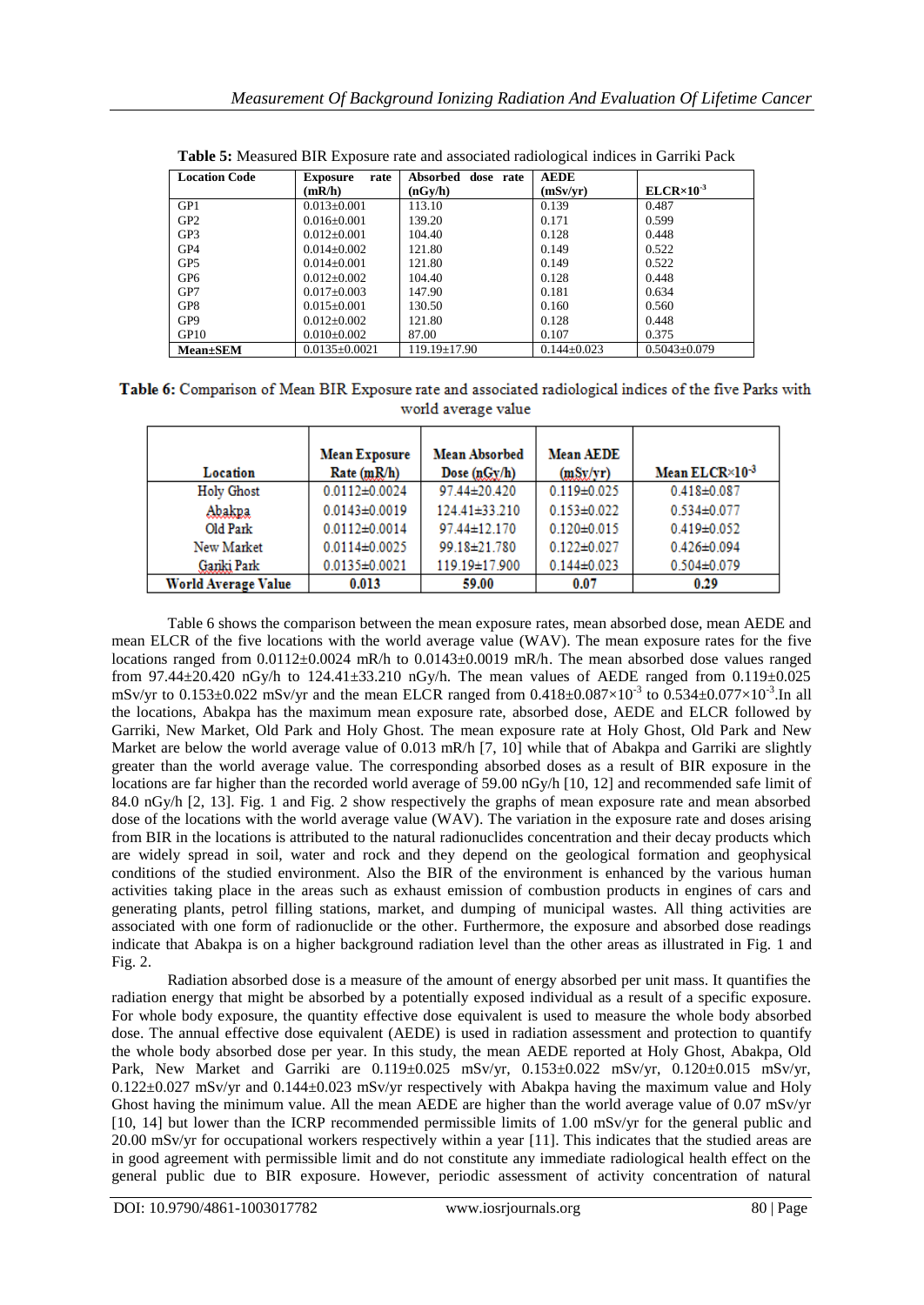radionuclides and BIR levels in the areas should be carried out in order to ensure that exposure to radiation within the areas is kept to as low as reasonably achievable. The mean AEDE reported in the five locations are closely in line with those of  $0.15\pm0.03$  mSv/yr to  $0.20\pm0.06$  mSv/yr reported by [10] in similar Warri and Effurun environment of Delta State, Nigeria.

One of the aims of radiological risk assessment is the estimation of the probability of a fatal cancer development over a lifetime exposure. For low dose radiation exposure, cancer may occur when an exposed individual has reached an advanced age, if it will occur at all. The term 'excess lifetime cancer risk' (ELCR) is therefore used to define the probability that an individual will develop cancer over his lifetime of exposure to radiation [1]. The estimated mean ELCR reported in this work (Table 6) are  $(0.418 \pm 0.087) \times 10^{-3}$ ,  $(0.534 \pm 0.077) \times 10^{-3}$ ,  $(0.419 \pm 0.052) \times 10^{-3}$   $(0.426 \pm 0.094) \times 10^{-3}$  and  $(0.504 \pm 0.079) \times 10^{-3}$  respectively for Holy Ghost, Abakpa, Old Park, New Market and Garriki. These values are higher than the average standard value of  $0.29 \times 10^{-3}$  [2, 15]. The implication of these ELCR values is that there exists the possibility of one developing cancer over a life time of exposure within the studied environments. The ELCR values recorded in this study as illustrated in Fig. 4 are due to the absorbed dose and AEDE resulting from BIR exposures which are attributed to enhanced concentration of natural radionuclides in the environment due to human activities. The ELCR in this work are slight lower than those reported by [10] for Warri and Effurun environment of Delta State, Nigeria. Also the values here are far lower than those of  $1.007\times10^{-3}$  for Okposi Okwu salt late and  $1.173\times10^{-3}$ for Uburu salt lake environments both in Ebonyi State, Nigeria reported by [15].



Figure 1: Graph of Mean Exposure Rate of study locations with world average value





Figure 2: Graph of Mean absorbed dose of study locations with world average value



Figure 4: Graph of Mean ELCR of study locations with world average value

## **IV. Conclusion**

The qualitative and quantitative assessment of radiation exposure level and doses within an environment is an important aspect of radiation protection since human exposure to natural background radiation is a continuous and unavoidable feature of human existence. The present study has been designed in this regard to quantitatively assess the background radiation levels in some major parks in Enugu city and to estimate their radiological impact on the environment. The results have revealed that Abakpa has the highest BIR level followed by Garriki, New Market, Old Park and Holy Ghost. The BIR levels of the areas are enhanced by the various human activities been carried out in the areas. The radiological assessment shows that the areas do not constitute any immediate radiological health effect on the general public due to BIR exposure but there exist the possibility of one developing cancer over a life time of exposure within the studied environments. We recommend that the various human activities that enhance the BIR levels in the areas should